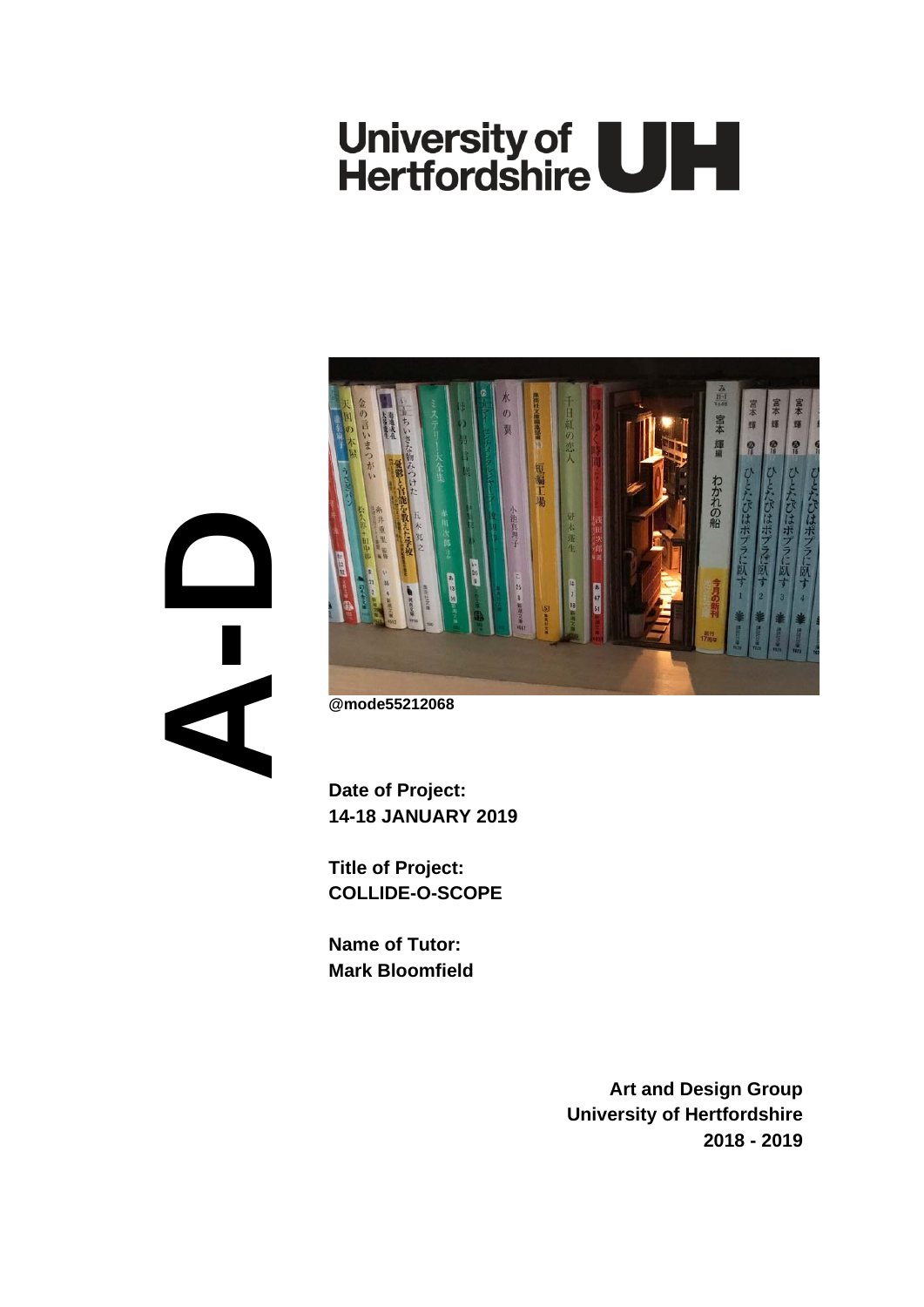# **A-D <<COLLIDE-O-SCOPE>>**

Industry Project <<14-18 JAN 19>>



Img source: **@mode55212068**

## **COLLIDE-O-SCOPE**

Using narrative to drive design.

There's a story behind every business, every industry and every product or service on the market today. This project explores how stories can be used to drive the design process by giving you the opportunity to tell your own story through the production of a small 3D Printed diorama. There will be restrictions on the size and shape of the diorama which you need to take into consideration when building your 3D representation of the story you want to tell.

Each 3D representation will form part of an exhibition in the gallery at UH and possibly in London, enabling a much bigger story to be told.

#### **SKILLS LEARNED**

- Using narrative to drive design.
- Translating stories into design content.
- Focused presentation of design outcomes.
- Combining software tools with hand techniques to create compelling presentations.
- Introduction to 3D Printing.
- How to work as part of a team/small group. 2-3 members